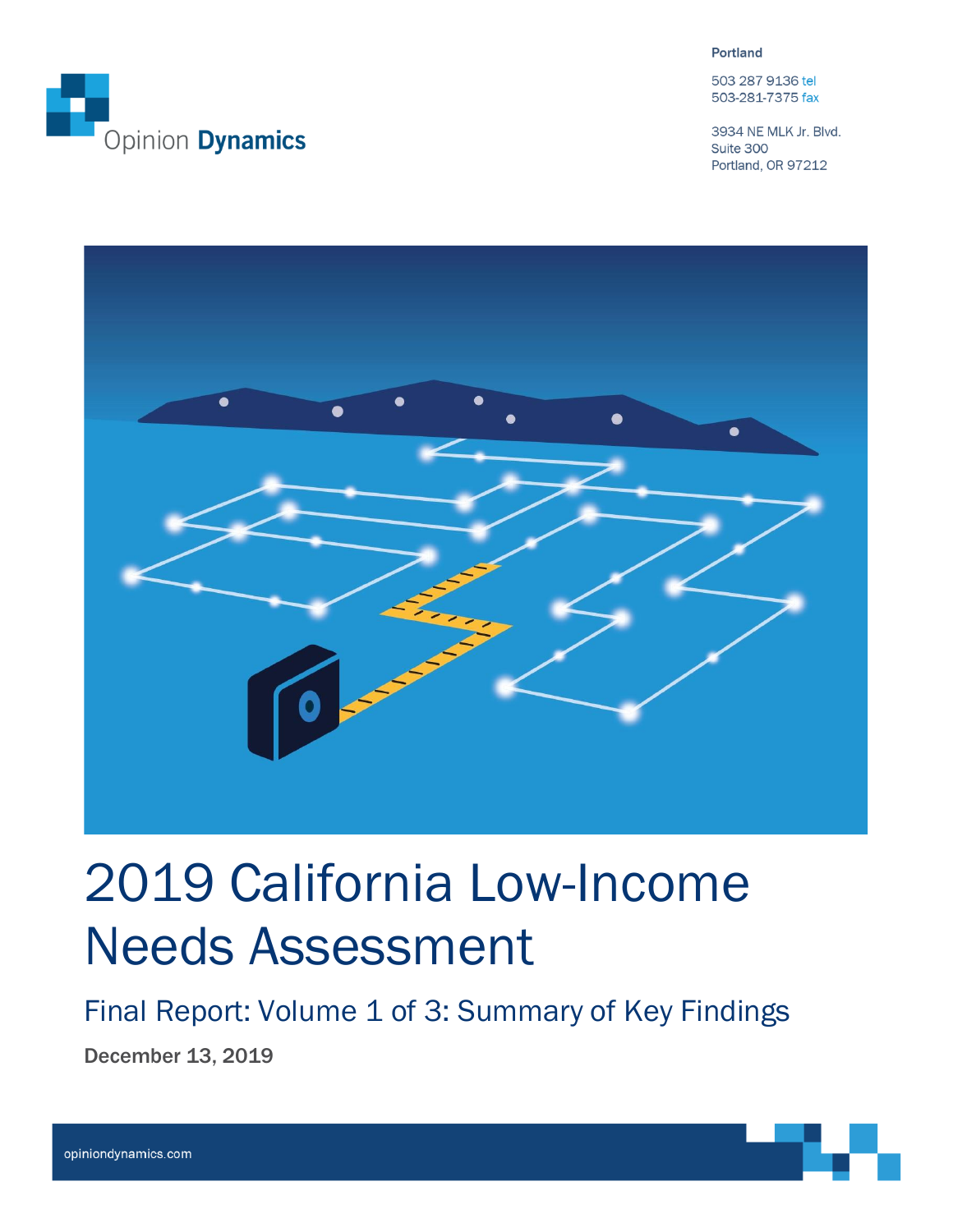

### **Contributors**



Gomathi Sadhasivan Steven Chang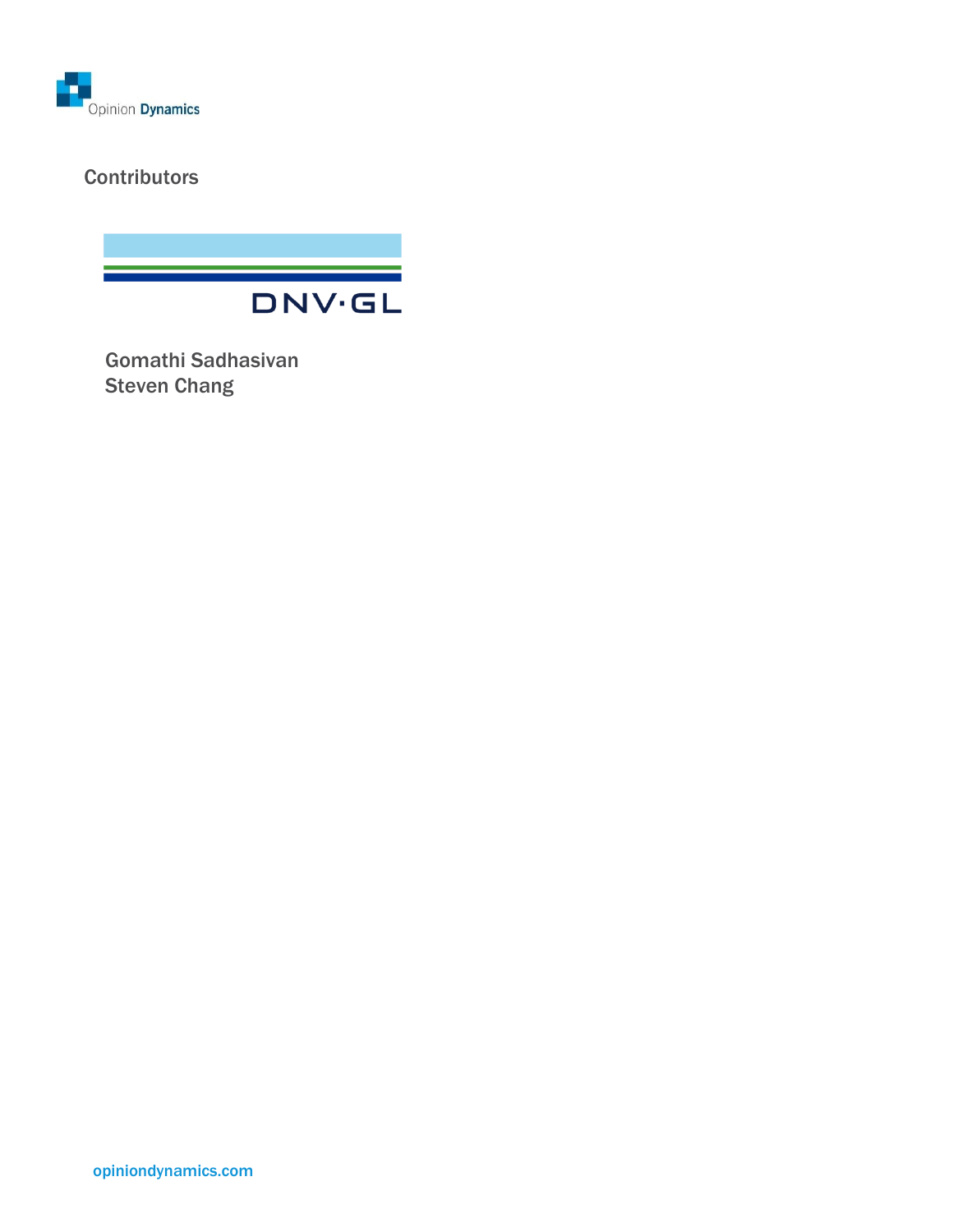

# Table of Contents

### Volume 1: Summary of Key Findings

|    | 1.1           |                                                                                                                                                                                          |    |
|----|---------------|------------------------------------------------------------------------------------------------------------------------------------------------------------------------------------------|----|
|    | $1.2^{\circ}$ |                                                                                                                                                                                          |    |
|    | 1.3           |                                                                                                                                                                                          |    |
| 2. |               |                                                                                                                                                                                          |    |
|    |               |                                                                                                                                                                                          |    |
|    | 2.2           |                                                                                                                                                                                          |    |
|    | 2.3           |                                                                                                                                                                                          |    |
|    | 2.4           |                                                                                                                                                                                          |    |
|    | 2.5           |                                                                                                                                                                                          |    |
|    | 2.6           |                                                                                                                                                                                          |    |
| 3. |               |                                                                                                                                                                                          |    |
|    |               | 3.1 What are the differences between customers currently on CARE and former CARE participants                                                                                            |    |
|    | 3.2           | To what extent do CARE PE processes remove ineligible participants and retain eligible                                                                                                   |    |
|    | 3.3           | What are the key differences in characteristics between current and past participants by their                                                                                           |    |
|    | $3.4^{\circ}$ | What are the key differences between current and past participants at the different PE                                                                                                   |    |
|    | 3.5           | Can CARE enrollment data be used to determine how long participants stay in CARE, reasons<br>for participants' removal, or whether a participant is likely to be a high-user who will be |    |
|    | 3.6           | To what extent does CARE enrollment or recertification result in ESA participation? 31                                                                                                   |    |
| 4. |               |                                                                                                                                                                                          |    |
|    |               | 4.1 What are key differences between customers currently on CARE and customers who are                                                                                                   | 33 |
|    | 4.2           | What are barriers to CARE enrollments among CARE-eligible nonparticipants that can inform                                                                                                |    |
|    | 4.3           | How much does CARE maximize enrollment of immigrant and non-English speaking                                                                                                             |    |
|    | 4.4           | What are barriers to CARE enrollments among CARE-eligible nonparticipant immigrants and<br>non-English speaking customers that can inform how ME&O can be more effective? 38             |    |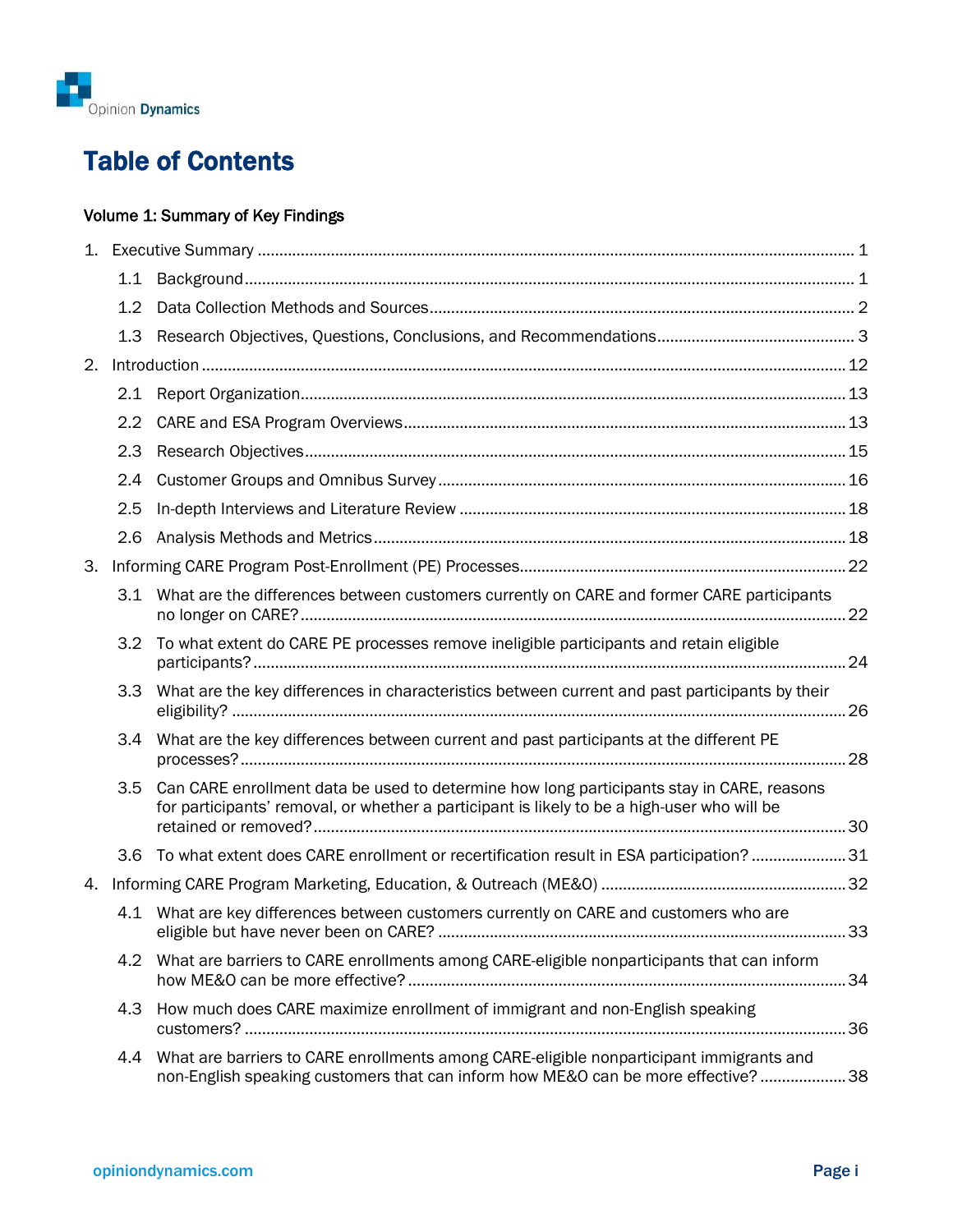

| 5. |     |                                                                                                                                                                                       |  |
|----|-----|---------------------------------------------------------------------------------------------------------------------------------------------------------------------------------------|--|
|    |     | 5.1 What are ESA participants' perceptions of the HCS impacts of ESA heating, cooling, and<br>enclosure measures and the conditions under which the measures provide more or less HCS |  |
|    |     | 5.2 What are ESA contractors' perceptions of the HCS impacts of ESA heating, cooling, and<br>enclosure measures and the conditions under which the measures provide more or less HCS  |  |
|    |     |                                                                                                                                                                                       |  |
|    |     | 6.1 What are the energy burden, hardships, and characteristics of alt-fuel customers compared to                                                                                      |  |
|    |     | 6.2 How do alt-fuel customers' energy burdens and hardships vary by their characteristics? 52                                                                                         |  |
|    | 6.3 | To what extent do CARE, ESA, and other energy assistance or efficiency programs mitigate alt-                                                                                         |  |
| 7. |     |                                                                                                                                                                                       |  |
|    |     | 7.1 What are the energy burden, hardships, and characteristics of low service reliability customers                                                                                   |  |
|    | 7.2 | How do low service reliability customers' energy burdens and hardships vary by their                                                                                                  |  |
|    |     | 7.3 To what extent do CARE and ESA programs mitigate low service reliability customers' energy                                                                                        |  |
|    |     | <b>Volume 2: Detailed Methods and Results</b>                                                                                                                                         |  |

| Appendix A. Introduction and Glossary                                     |
|---------------------------------------------------------------------------|
| Detailed Study Methods                                                    |
| RO.1a Detailed Findings: Informing CARE Program Post-Enrollment Processes |
| Appendix D. RO.1b Detailed Findings: Informing CARE Program ME&O          |
|                                                                           |

- Appendix E. RO.2 Detailed Findings: Examining ESA Program Health, Comfort, and Safety (HCS) Impacts
- Appendix F. RO.3 Detailed Findings: Alternative Fuels Customer Hardships
- Appendix G. RO.4 Detailed Findings: Low Service Reliability Customer Hardships

#### Volume 3: Supporting Documentation

- Appendix A. Research Plan
- Appendix B. Customer Survey Instrument
- Appendix C. Customer Survey Communications
- Appendix D. ESA Supervisor Interview Guide
- Appendix E. CARE Capitation Agency Interview Guide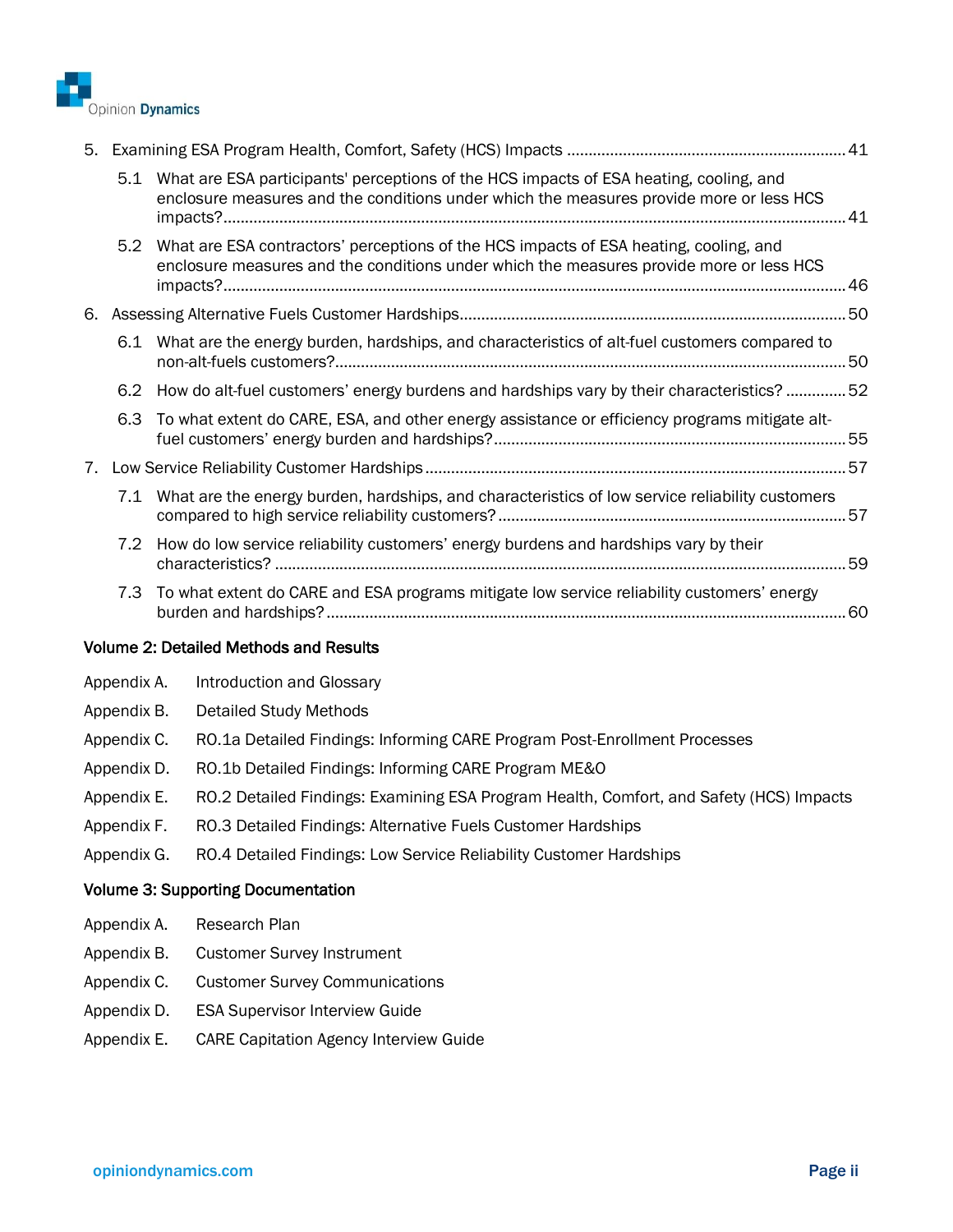

# Table of Tables

| Table 5. Surveyed Current and Past CARE Participants' Key Characteristic Differences, by Process Status23                                                                                             |
|-------------------------------------------------------------------------------------------------------------------------------------------------------------------------------------------------------|
| Table 6. Surveyed Current and Past CARE Participants' Eligibility Status, by IOU and Process Status24                                                                                                 |
| Table 7. Surveyed Current and Past CARE Participants' Key Characteristic Differences, by CARE-Eligibility                                                                                             |
| Table 8. Surveyed Current and Past CARE Participants' Eligibility Status, by IOU and Process Status28                                                                                                 |
| Table 9. Surveyed Current and Past CARE Participants' Key Characteristic Differences, by Process Status29                                                                                             |
|                                                                                                                                                                                                       |
|                                                                                                                                                                                                       |
| Table 12. Key Characteristic of Surveyed CARE-Eligible Nonparticipants and Current CARE Participants in                                                                                               |
| Table 13. Key Characteristics of Surveyed CARE-Eligible Nonparticipants and Current CARE Participants<br>in High Poverty Areas with Immigrant Household Members and Who Speak Non-English Language 37 |
| Table 14. Improvements in the Frequency of HCS Issues Occurring in Participants' Homes After                                                                                                          |
| Table 15. Improvements in the Frequency of HCS Issues Causing Harm to ESA Participant Household                                                                                                       |
| Table 16. Measures' Non-Energy Benefits Reported by Customers to ESA Contractors47                                                                                                                    |
| Table 17. ESA Contractors Input on the Relative HCS Benefits of Various ESA Measures48                                                                                                                |
|                                                                                                                                                                                                       |
| Table 19. Differences in Characteristics of Propane and Wood Alt-Fuels Customers53                                                                                                                    |
| Table 20. Surveyed Alt-Fuel Customers' Reported Reasons, Disadvantages, Assessment, & Costs of                                                                                                        |
| Table 21. Surveyed Alt-Fuels Customers' Energy Burden and Hardship Metrics, by Program Participation  55                                                                                              |
| Table 22. Differences in Characteristics of Low and High Service Reliability Customers 58                                                                                                             |
| Table 23. Surveyed Low and High Service Reliability Customers' Experience of Electrical Outages During<br>.59                                                                                         |
| Table 24. Surveyed Low Service Reliability Customers' Energy Burden and Hardship Metrics, by Program                                                                                                  |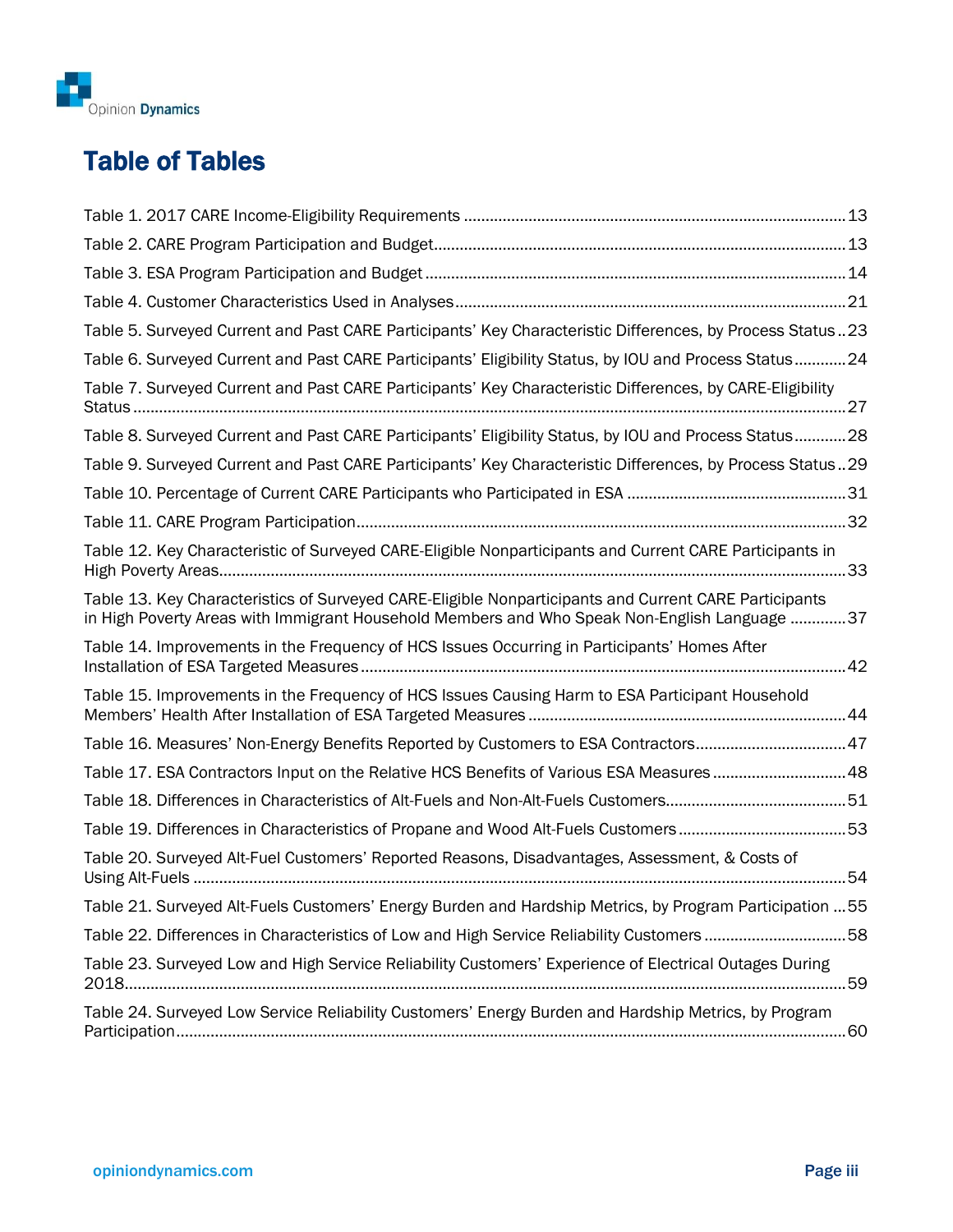

# Table of Figures

| Figure 1. Reasons Surveyed Eligible Past CARE Participants Reported They Were Removed from CARE25                                                                                               |     |
|-------------------------------------------------------------------------------------------------------------------------------------------------------------------------------------------------|-----|
| Figure 2. Surveyed Current and Past CARE Participants' Average Ratings of the Difficulty of CARE                                                                                                | 25  |
| Figure 3. Reasons Surveyed Eligible Past CARE Participants Reported They Were Removed from CARE by                                                                                              |     |
| Figure 4. Reasons Surveyed Aware of and Interested CARE-Eligible Nonparticipants in High Poverty Areas                                                                                          | .35 |
| Figure 5. Surveyed CARE-Eligible Nonparticipants and Current Participants in High-Poverty Areas<br>Reporting a Foreign-Born Household Member(s) and Speaking a Non-English Language at Home36   |     |
| Figure 6. Percentage of Surveyed CARE-Eligible Nonparticipants in High Poverty Areas Reporting Lack of                                                                                          | 38  |
| Figure 7. Reasons Surveyed Aware of and Interested CARE-Eligible Nonparticipants in High Poverty Areas                                                                                          | 39  |
| Figure 8. Average Frequency of HCS Issues Occurring in ESA Participants' Homes Before and After They                                                                                            |     |
| Figure 9. Percentage of ESA Participants Reporting an Improvement, No Change, or a Decline in the                                                                                               |     |
| Figure 10. Average Frequency of HCS Issues Causing Harm to ESA Participant Household Members'<br>Health Before and After They Participated and in Nonparticipants' Homes During the Past Year44 |     |
| Figure 11. Percentage of ESA Participants Reporting an Improvement, No Change, or a Decline in                                                                                                  |     |
|                                                                                                                                                                                                 |     |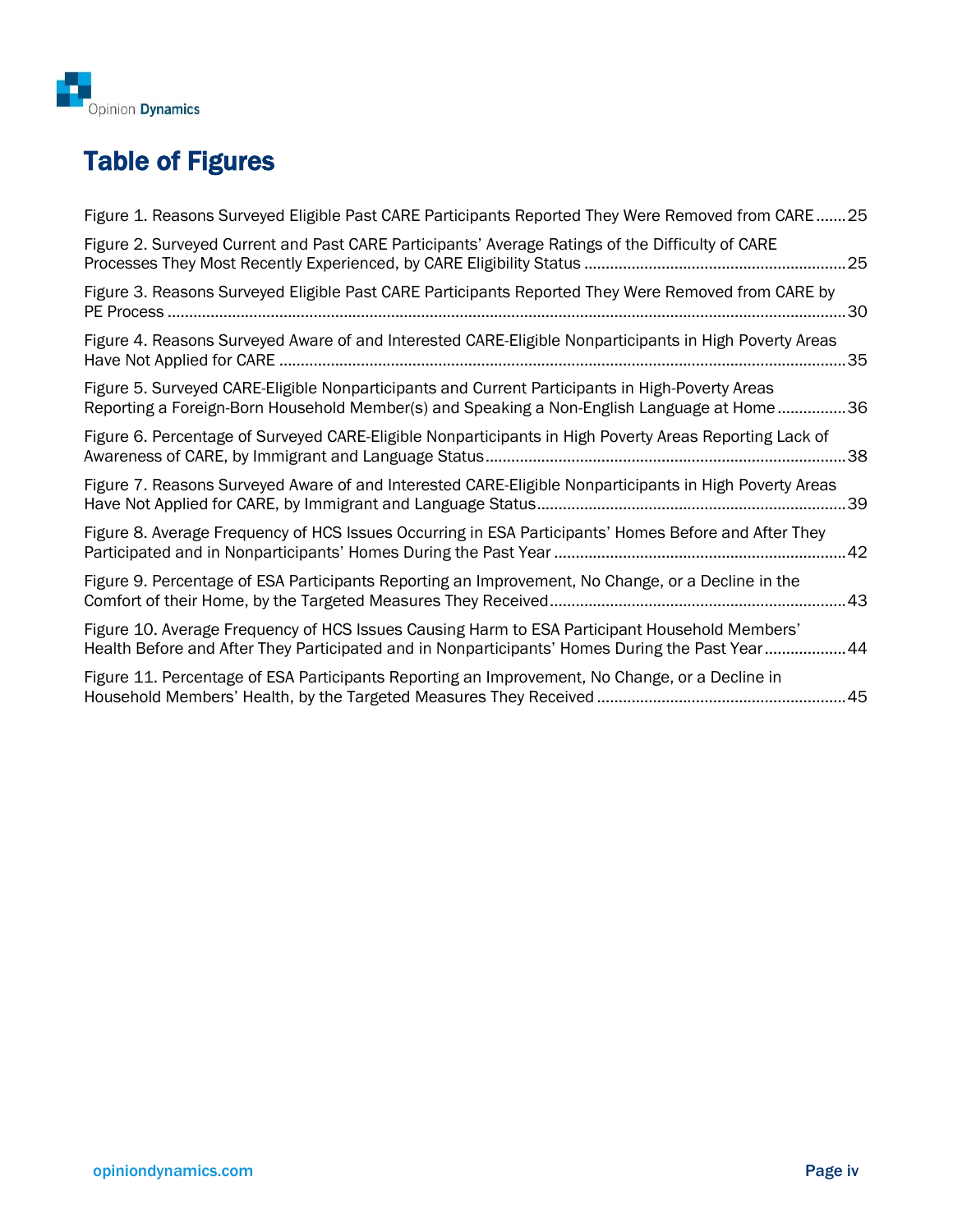

# **Glossary**

Alternative-fuels (alt-fuels) customers: Low-income customers who do not have natural gas service and who use propane, kerosene/oil/diesel, and/or wood/pellets as their primary fuel(s) for space heating, water heating, and/or cooking.

California Alternate Rates for Energy (CARE) program: A rate assistance program offered by the IOUs that provides income qualified customers who earn 200% or less of federal poverty guidelines (FPG) a discount of up to 35% on their monthly electricity bills and up to 20% on their monthly natural gas bills.

CARE capitation agencies: Community-based organizations that provide services to local residents, including assistance with CARE enrollment, recertification, income verification, and/or high-usage processes.

CARE categorical participation: Participants who enrolled in or recertified for CARE by selecting in their CARE application the public assistance programs they participate in or that they are on fixed income instead of providing an annual income amount.

CARE-eligible nonparticipants: Low-income customers earning 200% or less of federal poverty guidelines (FPG), who have never participated in CARE as of July 2018, and who live in high poverty areas in California.

CARE enrollment: Process through which low-income customers enroll in the CARE program by providing their household size and annual income or selecting public assistance programs they participate in or that they are on fixed income in the CARE application and submitting the application to their IOU.

CARE enrollment channel: Means through which customers can enroll in (and recertify for) CARE and include CARE capitation agencies, IOU website, IOU customer call center, direct mail, data sharing between IOUs, and others.

CARE high-usage verification: Process through which CARE high-users either reduce their usage to below 400% of their baseline allowance, through ESA participation and usage monitoring, or appeal their high-usage to their IOU; participants who do not reduce their usage or whose appeal is declined are removed from CARE for up to two years.

CARE high-users: CARE participants who monthly usage exceeds 400% (high-low user) or 600% (high-high user) of their baseline allowance and are selected for high-usage verification.

CARE income verification: Process through which CARE participants who are likely not income-eligible are identified via the IOU's monthly propensity modeling and are selected to verify their income (e.g., with tax forms, check stubs, etc.) or public assistance participation (e.g., with award letters, receipts, etc.) with their IOU; participants who do not provide the proper documentation or are no longer eligible are removed from CARE for up to two years.

CARE recertification: Process through which all CARE participants must recertify, or renew, their participation in CARE by completing and submitting the CARE application to their IOU; occurs every two years for most participants and those who do not provide their information or are no longer eligible are removed from CARE.

Current CARE participant: Low-income customers currently participating in CARE as of July 2018.

Energy Burden Metrics: Energy burden is the percentage of customers' annual income that is spent on their energy bills; modified energy burden includes the monetary value of public assistance programs in the income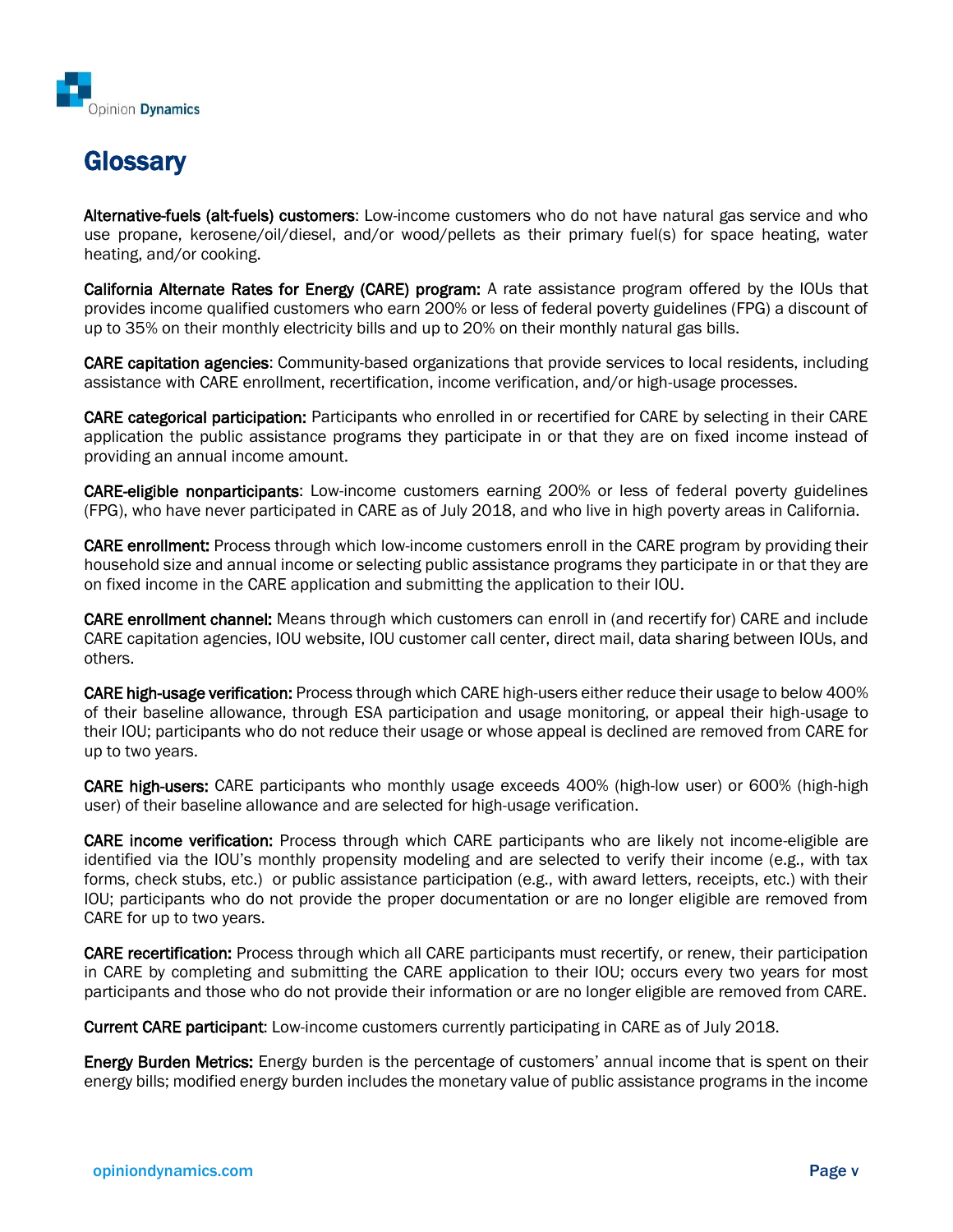

of customers participating in such programs; alternative energy burden includes the annual cost of alt-fuels in the annual energy costs of customers who use alt-fuels.

Energy Savings Assistance (ESA) program: An energy assistance program offered by the IOUs that provides income-qualified customers who earn 200% or less of federal poverty guidelines a free home energy assessment, energy saving equipment repair, replacements, or upgrades, and an energy education.

ESA supervisors/lead contractors: Contractors working for firms qualified by IOUs to provide ESA services and who manage or lead teams that do ESA enrollments and assessments and/or installation of ESA heating, cooling, or enclosure measures.

ESA participants: Low-income customers who participated in ESA between January 1, 2016 and June 30, 2018 (recent participants), received ESA energy education, and received at least one of the targeted ESA measures.

Family Electric Rate Assistance (FERA) program: A rate assistance program offered by the IOUs that provides income qualified customers who earn 250% or less of federal poverty guidelines (FPG) and who have three or more household members a discount of up to 12% on their monthly electricity bills.

High poverty areas: Census tracts in California where 20% or more households earn 100% or less of federal poverty guidelines (FGP).

High service reliability customers: Customers living in areas with high electricity service reliability, measured as less than one standard deviation above the SAIDI or SAIFI mean values for each IOU.

Investor-owned utilities (IOUs): The four utilities that are subject to the 2017-19 LINA and who provide energy services to most California residents; they include Pacific Gas & Electric (PG&E), Southern California Edison (SCE), Southern California Gas (SCG), and San Diego Gas & Electric (SDG&E).

Low service reliability customers: Customers living in areas with low electricity service reliability, measured as one standard deviation or more above the SAIDI or SAIFI mean values for each IOU.

Past CARE participants: Low-income customers who formerly participated in CARE any time between January 1, 2015 and June 30, 2018 but were removed from CARE as of July 2018.

System Average Interruption Duration Index (SAIDI): Measure of an IOU's annual average duration of electricity outages, where larger numbers mean longer outages.

System Average Interruption Frequency Index (SAIFI): Measure of an IOU's annual average frequency of electricity outages, where larger numbers mean more frequent outages.

Targeted ESA measures: The heating, cooling, and enclosure measures that are the focus of the 2017-19 LINA and identified as higher-cost and/or labor intensive: furnace repair or replacement; central air conditioning (AC) tune-up, repair, or replacement; room/window AC replacement; evaporative cooler replacement; attic insulation; weatherization; and, windows and doors.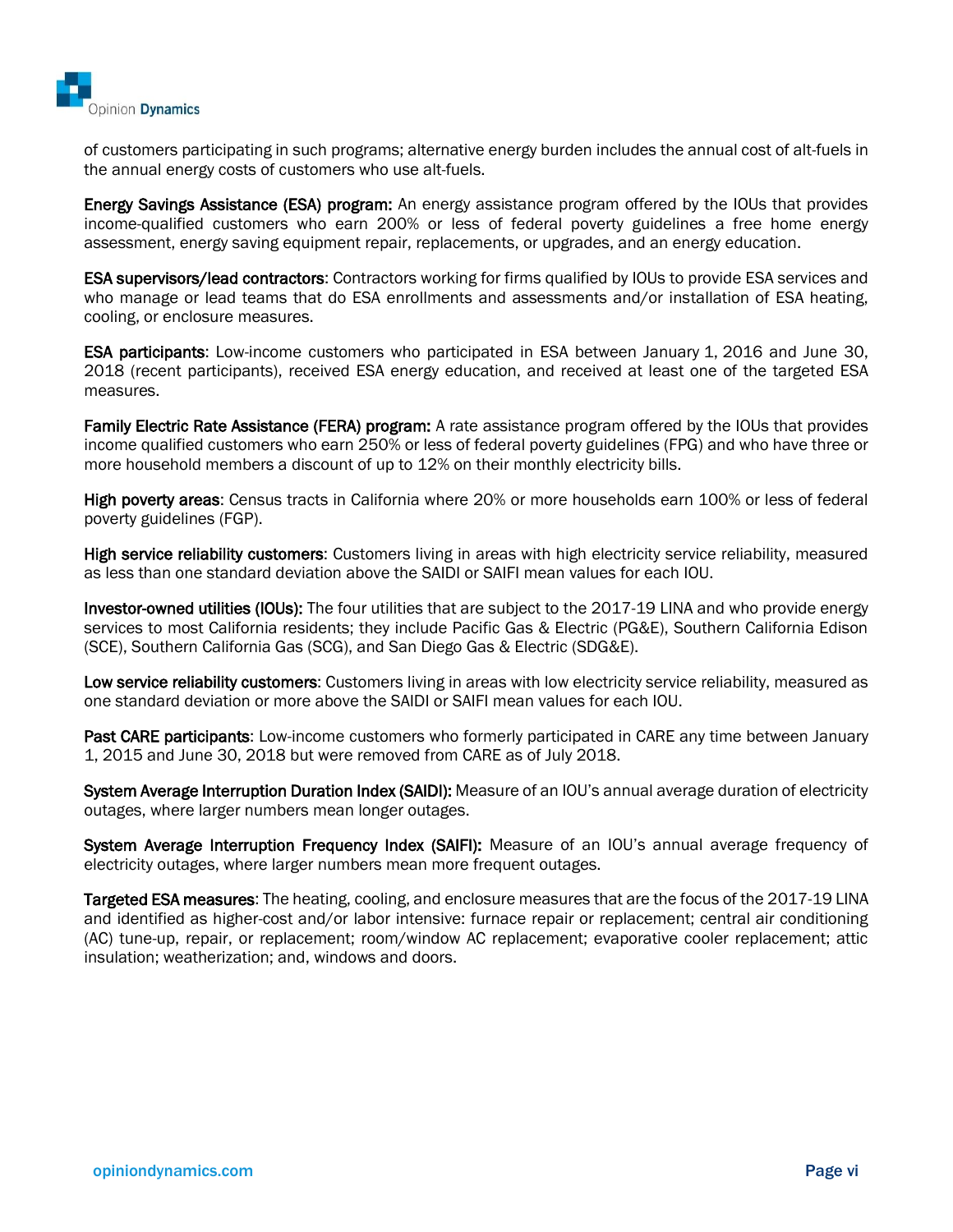# <span id="page-8-0"></span>1. Executive Summary

### <span id="page-8-1"></span>1.1 Background

The California investor owned utilities (IOUs) provide two energy assistance programs to income-qualified customers with annual incomes 200% or less of Federal Poverty Guidelines (FPG). The California Alternate Rates for Energy (CARE) program provides discounted energy rates of up to 35% on their monthly electric bills and up to 20% on their monthly natural gas bills. The Energy Savings Assistance (ESA) program provides participants no-cost energy efficiency services, including an energy assessment, education, and equipment upgrades. These programs seek to alleviate low-income customers' energy burden and improve their health, comfort, and safety.

As per Assembly bill 327 (AB 327) enacted in 2013, the California Public Utilities Code Section 382(d) requires the California Public Utilities Commission (CPUC) to conduct a Low-Income Needs Assessment (LINA) every three years with the assistance of the Low-Income Oversight Board (LIOB). After conferring with LIOB members and other stakeholders, and in response to statutory mandates and directives set forth in Commission Decision (D.) 16-11-022, the CPUC's Energy Division staff determined the 2019 LINA needed to address the following overall topics:

- CARE program eligibility and participation barriers, including the enrollment process and the postenrollment (PE) processes of recertification, income verification, and high-usage verification.<sup>1</sup>
- Impacts of select ESA heating, cooling, and enclosure measures (targeted measures) on customers' health, comfort, and safety (HCS).<sup>2</sup>
- Energy burden and hardships of customers who rely on alternative fuels (propane, wood, etc.) for their primary energy source (alt-fuels customers).
- Energy burden and hardships experienced by customers living in areas that have less reliable electricity service (low service reliability customers) as indicated by each IOU's System Average Interruption Duration Index and System Average Interruption Frequency Index (SAIDI/SAIFI).<sup>3</sup>

The 2019 LINA is the fourth conducted on behalf of the CPUC and IOUs, which includes Pacific Gas & Electric Company (PG&E), Southern California Edison (SCE), Southern California Gas Company (SCG), and San Diego Gas and Electric (SDG&E). The 2019 LINA addresses four overarching research objectives (ROs) and the findings and recommendations are intended to provide information that may be useful for planning and/or implementing the next cycle of the CARE and ESA programs.

<sup>1</sup> Participants self-certify eligibility by reporting the 200% or less FPG annual income requirements or selecting other qualified public assistance programs they participate in (categorical participation). They are required to recertify their eligibility every two years or, for those on fixed income, every four years. A small percentage of participants are subject to post-enrollment verification (PEV) of income or categorical participation and are selected monthly via the IOUs' probability models and random sampling. Participants whose monthly usage exceeds 400% of their baseline usage are "high-users" who must go through the PEV process, participate in ESA, and agree to monthly usage monitoring, or make an appeal to their IOU in an attempt to justify their high usage.

<sup>2</sup> Targeted heating measures: furnace replacement, repair, or tune-up. Targeted cooling measures: central AC (CAC), room AC, and evaporative cooler replacement, and CAC repair or tune-up. Targeted enclosure measures: attic insulation, caulking, glazing, weatherstripping, wall repairs, and door and window replacements and repairs.

<sup>3</sup> SAIDI is a measure of the average duration of electrical outages and SAIFI is a measure of the average frequency of electrical outages in an IOU's service territory.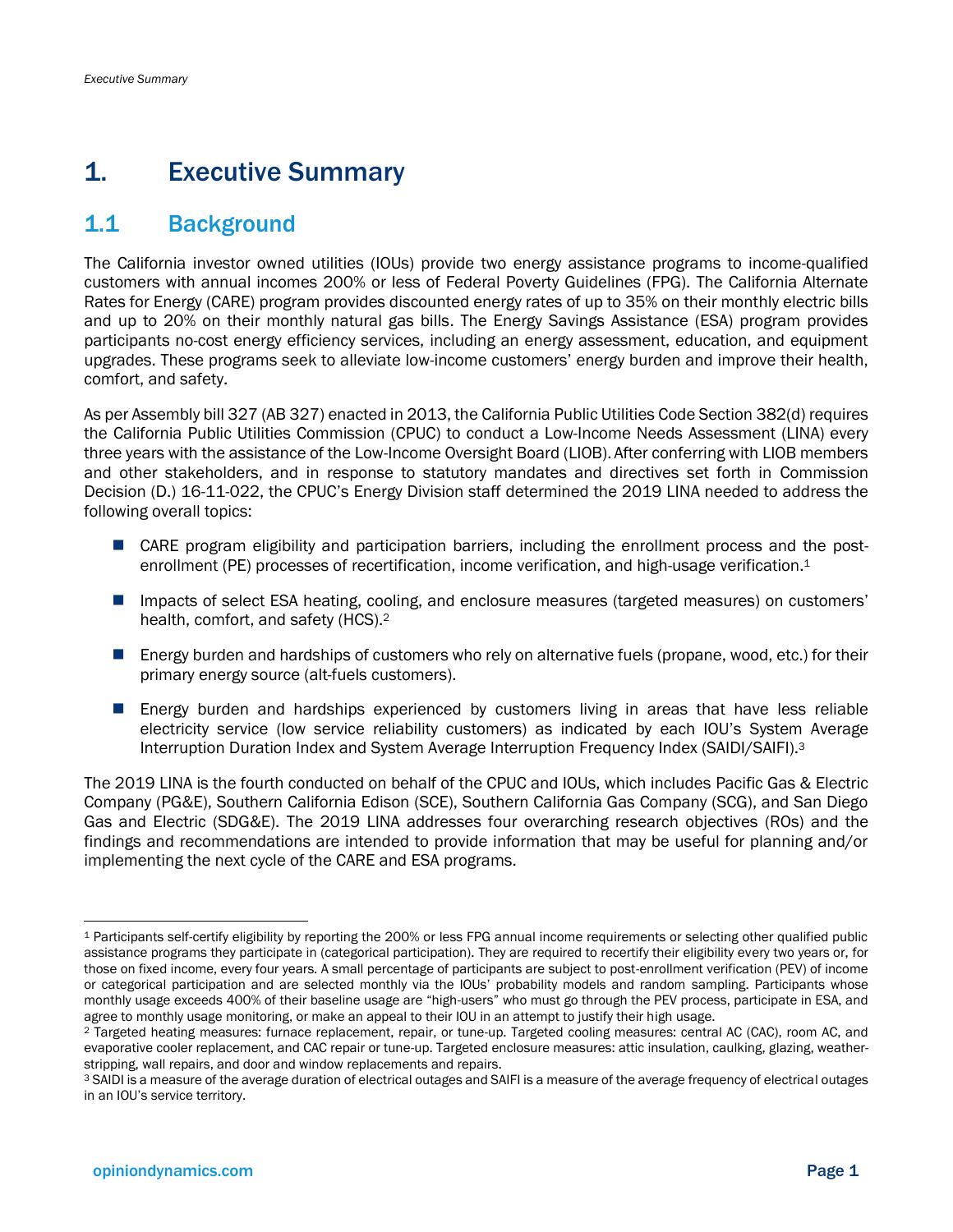### <span id="page-9-0"></span>1.2 Data Collection Methods and Sources

We used numerous sources and data collection methods to conduct the 2019 LINA and address the research objectives, including existing IOU customer and program data, customer survey data, ESA contractor in-depth interviews (IDIs), CARE capitation agency staff IDIs, and a brief literature review.

- The IOUs' customer, billing, service reliability, and program data were used to develop survey samples and in-depth interview (IDI) lists, calculate energy burden, and conduct select analyses.
- An omnibus customer survey designed to address multiple research objectives was conducted via web and phone survey modes in English and Spanish in March 2019 with 1,505 customers.
	- The survey averaged about 20 minutes to complete and included some common questions asked of all sampled customers about their characteristics and some customized questions asked only to customers in one of the sampled groups listed below.
	- The survey sample was stratified to include a sufficient number of low-income customers who:
		- Currently participate in CARE (current participants)
		- Previously participated in CARE but were removed or discontinued their participation (past participants)
		- Never participated in CARE but are income eligible (CARE-eligible nonparticipants) <sup>4</sup>
		- Participated in ESA and received one or more heating, cooling, and/or enclosure measures (ESA participants)
		- Use alternative fuels such as propane or wood/pellets for space heating, water heating, and/or cooking (alt-fuels customers) <sup>5</sup>
		- Live in areas with lower electric service reliability where more frequent and/or longer outages occur (low service reliability customers) <sup>5</sup>
- Individual IDIs with 12 ESA program supervisors and lead technicians (at least two in each IOU territory) were conducted in March 2019, averaged about 50 minutes, and included questions about the impacts of ESA measures on participants' health, comfort, and safety (HCS).
- Individual IDIs with staff at seven CARE capitation agencies (at least one in each IOU territory) were conducted in February 2018, averaged about 30 minutes, and included questions about CARE enrollment trends and barriers among their immigrant and non-English speaking customers.

<sup>4</sup> The surveyed CARE-eligible nonparticipants reported never previously participating in CARE and annual incomes of 200% or less of 2017 FPG. We limited the sample to nonparticipants living in areas of California with higher concentrations of eligible customers (Census tracts where 20% or more households earn 100% or less of FPG), which enabled us to obtain a sufficient number of survey respondents for high statistical confidence/precision. The results reflect the experiences of eligible nonparticipants in areas with high concentrations of eligible customers and others like them in the state and may potentially be found among the entire California population.

<sup>5</sup> Alt-fuels customers were identified from survey responses and low service reliability customers were identified with IOUs' electrical reliability (SAIDI/SAIFI) data, and both groups are a subset of the four surveyed CARE and ESA customer groups. Alt-fuels customers do not use natural gas and low service reliability is based on electrical usage so neither group includes SCG customers. Due to the sample design for these groups, those who responded to the survey may not represent all low-income alt-fuels customers and low service reliability customers in California but the results do reflect the experiences of those surveyed and others like them in the state. In addition, the sample sizes of both groups are large enough for high statistical confidence/precision at the state level, but the sizes of the subgroups by IOU territory or CARE/ESA participation are too small for conclusive statistical results.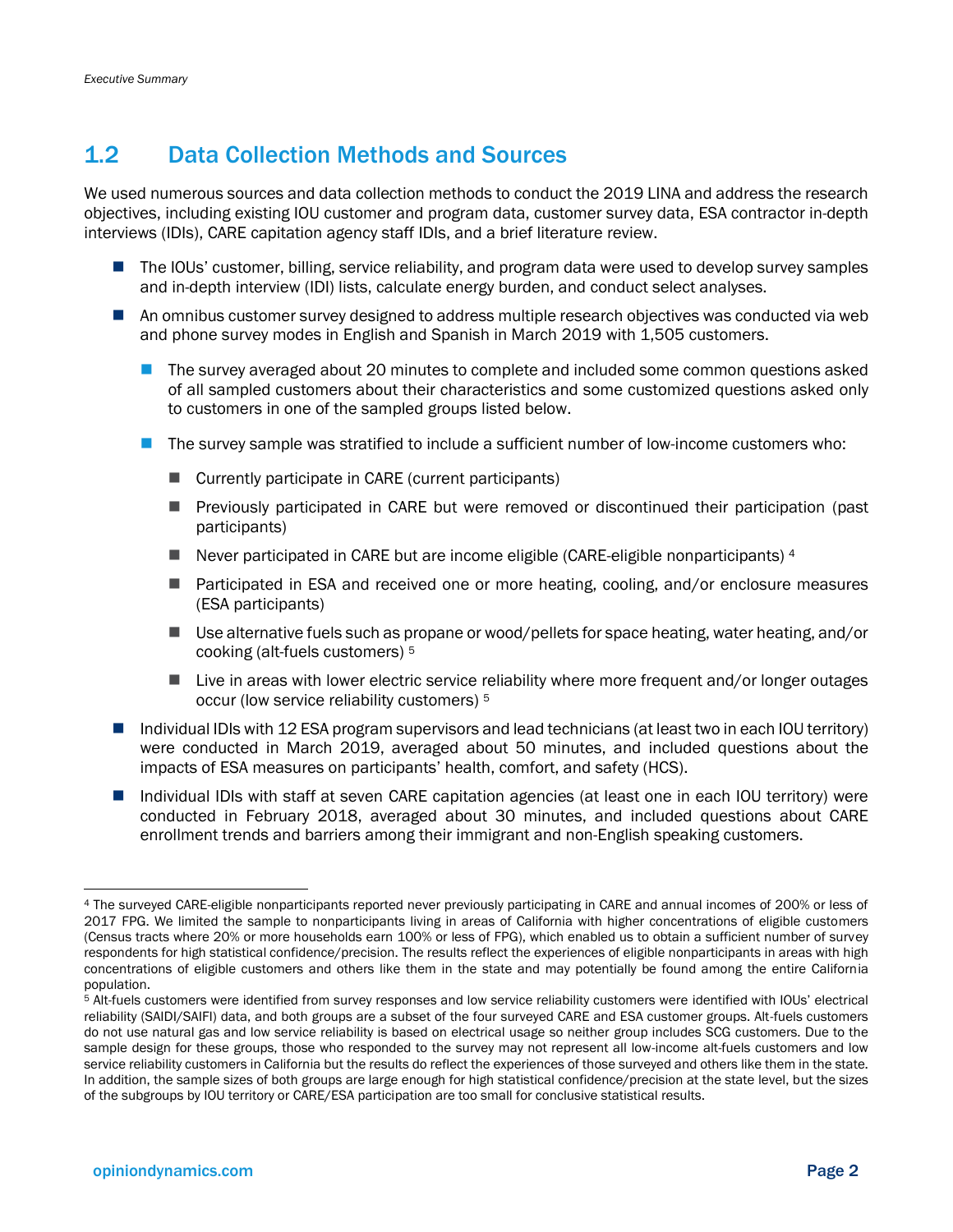■ The qualitative review of 11 recent studies focused on trends in and barriers to immigrants' use of public assistance programs like CARE.

### <span id="page-10-0"></span>1.3 Research Objectives, Questions, Conclusions, and Recommendations

The 2019 LINA includes four primary areas of inquiry that were developed into four overarching research objectives. The first objective (RO.1), about the effectiveness of the CARE program, is divided into two subobjectives: RO.1a focuses on CARE PE processes and RO.1b focuses on CARE marketing, education, and outreach (ME&O), particularly among immigrants. The second objective (RO.2) is about the effectiveness of ESA program heating, cooling, and enclosure measures at improving participants' health, comfort, and safety (HCS). The third and fourth research objectives (RO.3 and RO.4) focus on the energy burden and unique hardships of low-income alt-fuels customers and low service reliability customers, respectively.

#### 1.3.1 RO.1a: Informing CARE Program Post-Enrollment (PE) Processes

For the first subobjective of RO1, we compared current (retained) and past (removed) CARE participants at each PE process – recertification, income verification, and high-user verification – using data from the customer survey and the IOUs to inform the effectiveness of CARE PE processes. See Chapter 3 for summary results and Appendix C in Volume 2 for detailed results.

#### RO.1a Research Questions and Answers

#### What are the differences in characteristics between current (retained) and past (removed) CARE participants?

Surveyed current CARE participants are reportedly more likely than surveyed past participants to have higher energy burdens and greater economic hardship, among other associated characteristics indicative greater need for CARE, suggesting the overall appropriateness of the PE processes.

#### To what extent do CARE PE processes remove ineligible participants and retain eligible participants?

CARE PE processes appear to be removing most of the participants who are ineligible for CARE:

- Among the surveyed current CARE participants, 13% were income-ineligible based on the household information they reported in the survey.
- The ineligible current participants are very similar to ineligible past participants in that both demonstrate lower burden/hardship and less need for CARE.

The PE processes do not appear to be retaining as many eligible participants as possible:

- Over half (54%) of the surveyed past participants removed from CARE were reportedly still incomeeligible and possibly could have been retained.
- The eligible past participants are very similar to the eligible current participants in that both demonstrate higher burden/hardship and a greater need for CARE.

The eligible past participants most commonly reported being removed from CARE because it was inconvenient to (42%) or they didn't know how to (23%) complete the PE process.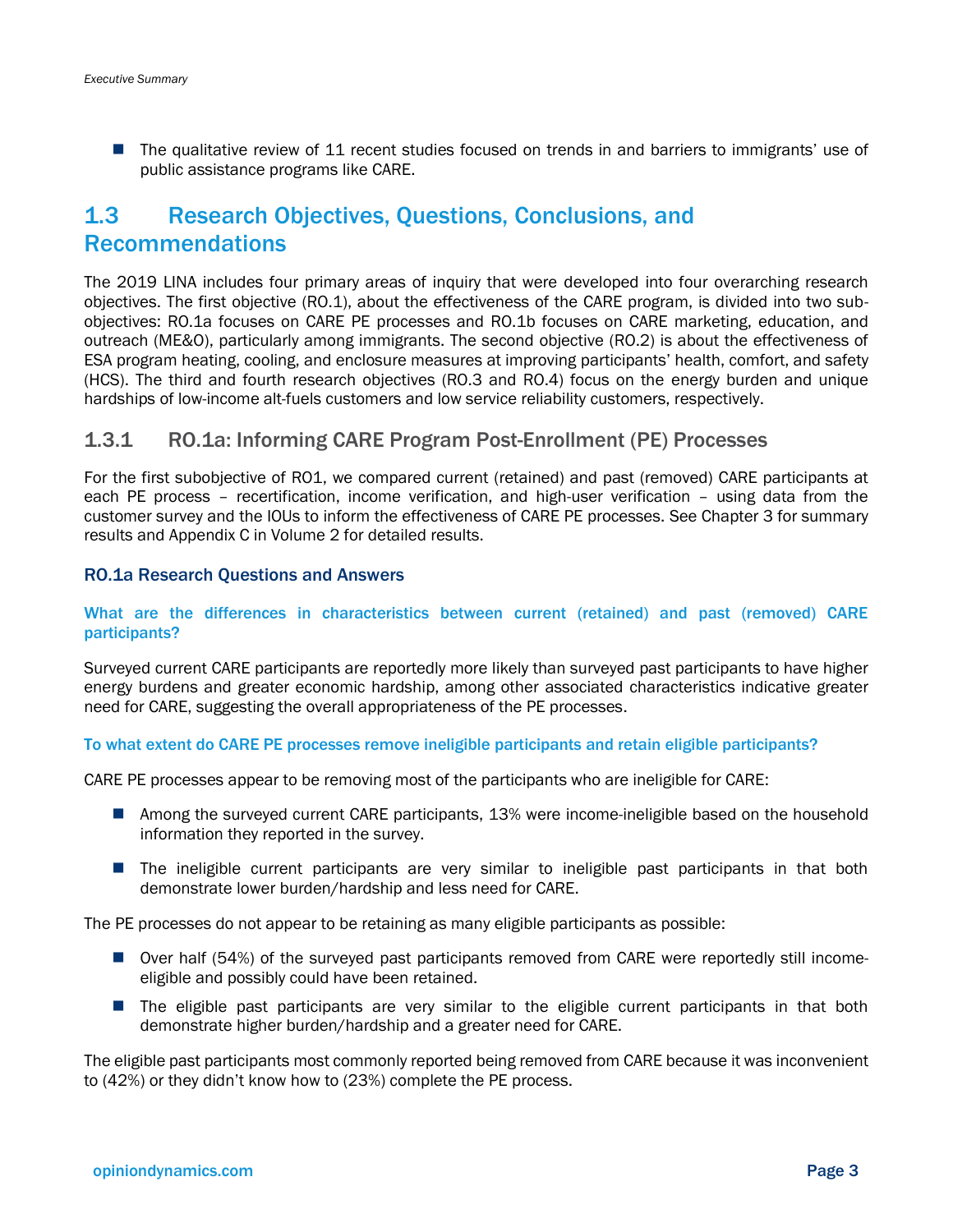About 20% or less also reported not knowing why they were removed (21%), experiencing issues with the PE process (8%), not knowing they were removed (8%), moving residences frequently (8%), having privacy concerns (4%), and not needing CARE any longer (3%).

Only about 2% of the past participants were flagged by their IOU as participating in the Family Electric Rate Assistance (FERA) program.

What are the key differences in eligibility and characteristics between current and past CARE participants at the different PE processes?

Among the surveyed current CARE participants, each of the PE processes are removing most of the ineligible participants:

- About 18% of those recently enrolled reported ineligible household information but this is reduced to about 10% among those who recently recertified. <sup>6</sup>
- About 10% of those who recently income verified and 6% of those who recently high-usage verified are reportedly income-ineligible.<sup>7</sup>

In contrast, among surveyed past participants, the PE process appear to be removing many who are eligible for CARE:

■ About 70% of those removed at income verification, 55% removed at high-usage verification, and 44% removed at recertification are reportedly eligible for CARE and removed for reasons other than ineligibility (e.g. inconvenience, didn't know what to do, etc.).

Trends in current and past participants' characteristics support these findings.

- Those removed at recertification demonstrated burden and hardship lower than those retained and were more likely to report not knowing that they were removed or no longer needing CARE.
- In contrast, those removed at income verification demonstrated burden and hardship that is more similar to those who were retained and were more likely to report not knowing how to continue on CARE or having privacy concerns.

#### RO.1a Conclusions and Recommendations

CARE PE processes are removing most ineligible participants and are retaining most eligible participants overall. However, the PE processes are also removing many eligible participants, particularly the income verification and, to a lesser extent, the high-usage and recertification processes. The eligible past participants removed from CARE also demonstrate higher levels of burden and hardship similar to those who were retained and also reported being removed from CARE because it is an inconvenience or they don't know how to continue on CARE. Many of the past participants likely qualify for FERA but very few appear to be participating.

■ Recommendation 1a.1: Consider updating the probability model used for selecting participants for income verification to reduce the number of potentially eligible participants who are selected (and then

<sup>&</sup>lt;sup>6</sup> Recertification is required of all CARE participants every two years for most participants and every four years for participants on fixed income.

<sup>7</sup> Income verification is required of participants either randomly selected or selected via an IOU's probability model as likely to be income ineligible, which ranged from 2% to 5% of participants annually in 2018, and high usage verification is required of participants whose monthly electrical usage is greater than 400% of their baseline allowance, which ranged from 4% to 6% of participants annually in 2018.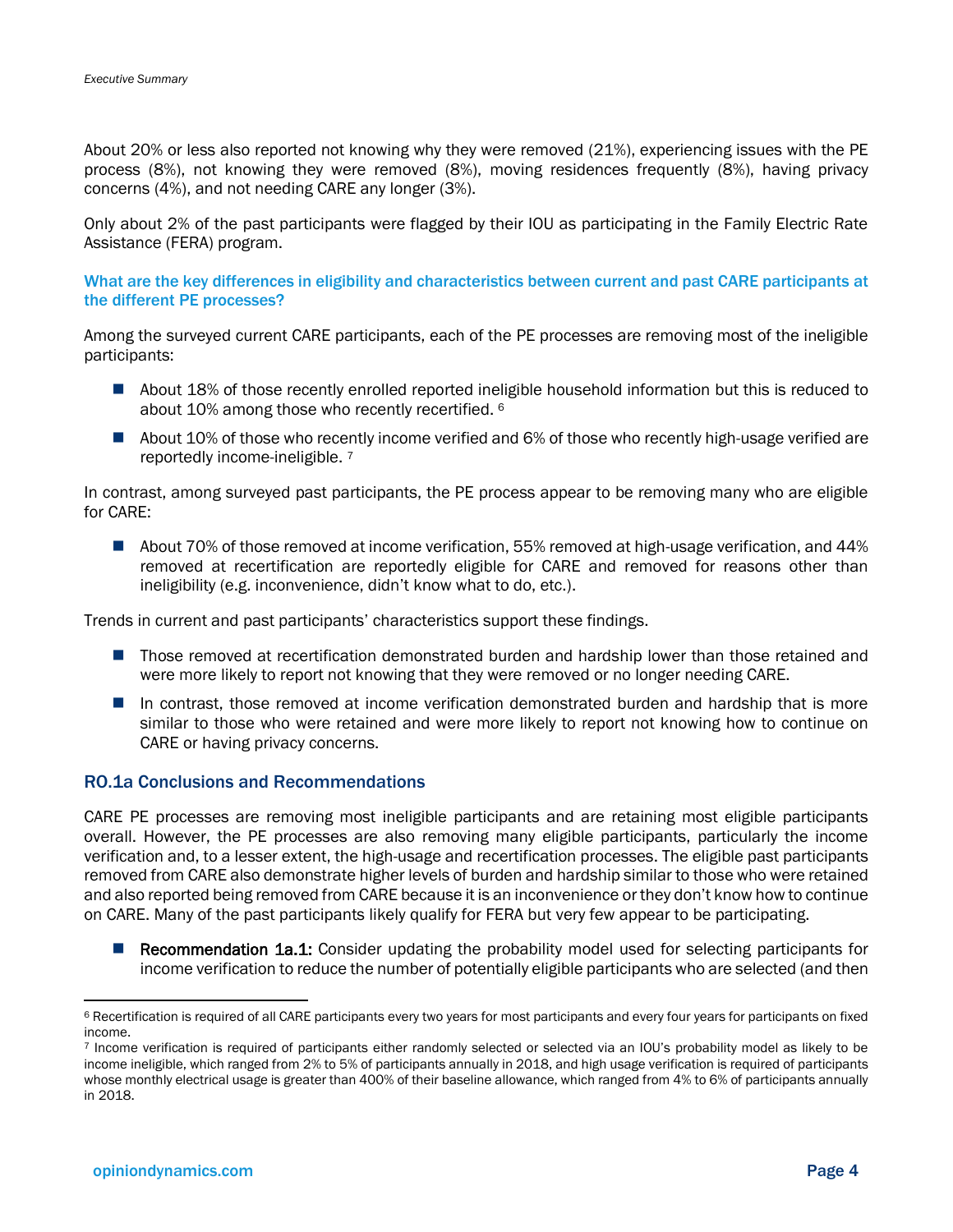removed). This could involve updating the inputs to the model and/or the algorithm(s) it uses with the inputs to identify likely ineligibles.

■ Recommendation 1a.2: Consider revising or updating the advanced ME&O notifications informing CARE participants of an upcoming PE process to more effectively reach participants and address concerns reported by the past CARE participants recently removed due to a reason other than ineligibility (e.g., inconvenience, don't know what to do, don't know why removed, etc.), including informing them about reduced rates available via FERA as an alternative to CARE.

#### 1.3.2 RO.1b: Informing CARE Marketing, Education, & Outreach (ME&O)

For the second subobjective of RO.1, we compared CARE-eligible nonparticipants with current CARE participants, including subgroups of immigrants and non-English speakers, using data from the customer survey and the IOUs to inform the effectiveness of CARE ME&O. <sup>8</sup> According to the IOUs' 2018 annual CARE reports, CARE penetration is about 90% of the CARE-eligible population in California, leaving about 10% who are eligible nonparticipants. The eligible nonparticipants living in the high poverty areas of the state comprise about 36% of the total eligible nonparticipant population (or about 3.6% of the total eligible population). See Chapter 4 for summary results and Appendix D in Volume 2 for detailed results.

#### RO.1b Research Questions and Answers

What are the differences in characteristics between current CARE participants and CARE-eligible nonparticipants?

Surveyed CARE-eligible nonparticipants reported greater energy burdens but fewer other associated hardships than corresponding surveyed current CARE participants, suggesting that the nonparticipants may have less need for CARE overall even though they are reportedly income-eligible.

#### What are barriers to CARE enrollments among CARE-eligible nonparticipants that can inform how ME&O can be more effective?

Surveyed CARE-eligible nonparticipants reported lack of awareness of CARE (62%) as the most common barrier to enrolling in CARE.

Among the eligible nonparticipants who reported awareness of CARE, the most common barriers to enrolling include an uncertainty over eligibility (38%), a perception that enrolling is an inconvenience (30%), a lack of knowledge about how to enroll (25%), and a lack of need for CARE (11%).

Not knowing how to apply for CARE was cited more by those eligible nonparticipants with lower annual incomes (vs. those with higher incomes).

<sup>8</sup> The surveyed CARE-eligible nonparticipants reported never previously participating in CARE and annual incomes of 200% or less of 2017 FPG. We limited the sample to nonparticipants living in areas of California with higher concentrations of eligible customers (Census tracts where 20% or more households earn 100% or less of FPG), which enabled us to obtain a sufficient number of survey respondents for high statistical confidence/precision. The results reflect the experiences of eligible nonparticipants in areas with high concentrations of eligible customers and others like them in the state and may potentially be found among the entire California population. In addition, for purposes of comparisons, we also limited the surveyed current participants to those only living in the same Census tracts as the surveyed nonparticipants.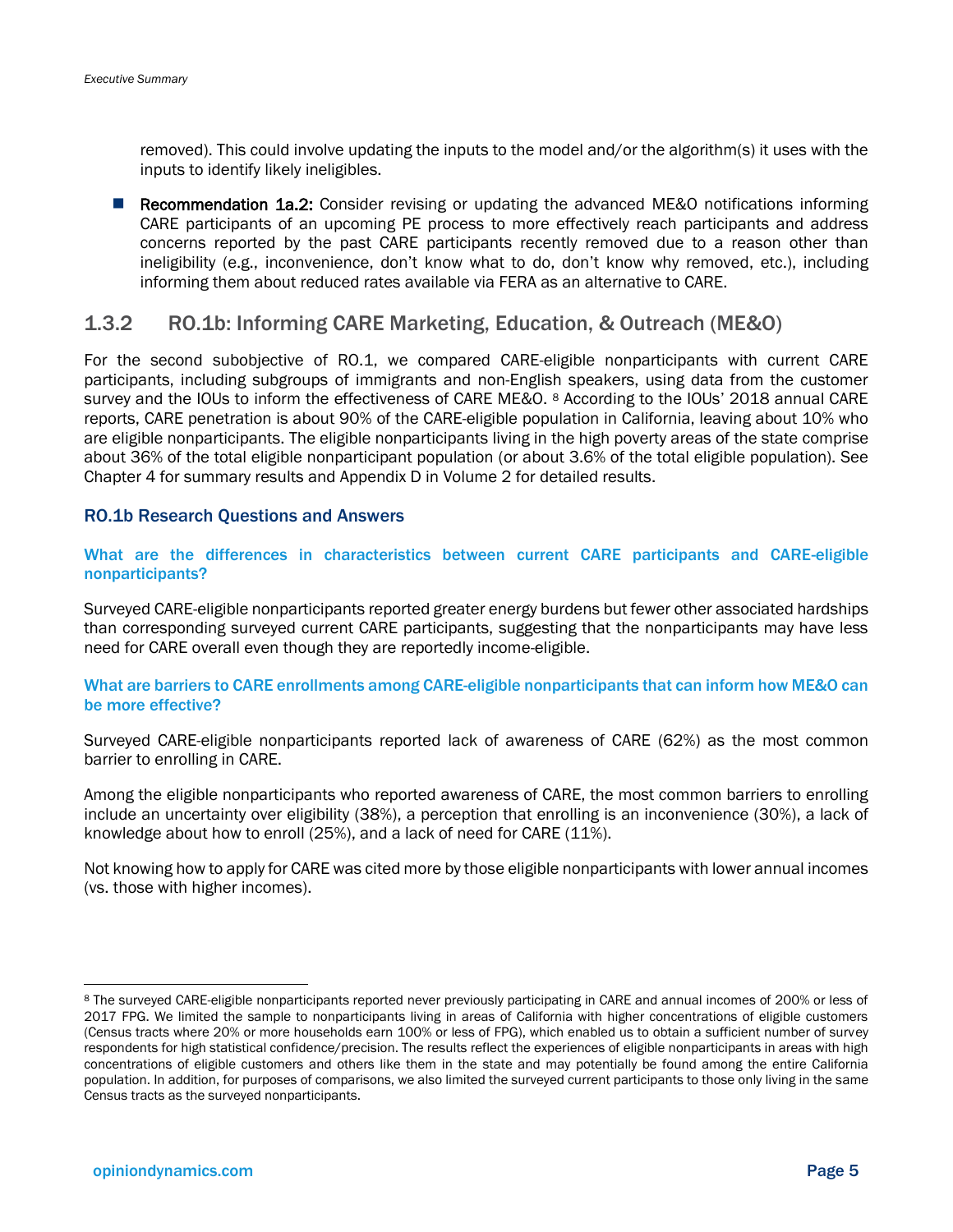#### How much does CARE maximize enrollments of low-income immigrant and non-English speaking customers?

About one-third of surveyed CARE-eligible nonparticipants reported a foreign-born household member (immigrant) or speaking a non-English language in the home, suggesting that CARE enrollments are not maximized among these subgroups. <sup>9</sup>

However, about one-third of current CARE participants also reported immigrant household members or speaking a non-English language, indicating that these subgroups are not underrepresented in CARE. <sup>10</sup>

In addition, comparisons between the nonparticipants and participants show that participants reported greater energy burdens, economic hardship, and other characteristics associated with higher burden and greater need for CARE, suggesting that immigrant and non-English speaking customers who likely most need CARE are participating.

#### What are barriers to CARE enrollments among CARE-eligible nonparticipant immigrants and non-English speaking customers that can inform how ME&O can be more effective?

Lack of awareness of CARE is also the greatest enrollment barrier reported by immigrant (70%) and non-English speaking (66%) CARE-eligible nonparticipants, even more than for nonparticipants without these subgroups (59%).

Among those who reported awareness of CARE, the most common barriers to enrolling include a perception that enrolling is an inconvenience (38%-39%), an uncertainty over eligibility (28%-38%), a lack of knowledge about how to enroll (23%-27%), and a lack of need for CARE (11%-17%). <sup>11</sup>

Interviewed CARE capitation agency staff also reported that the immigrants they serve faced few barriers to enrolling in CARE but acknowledged they don't see all the immigrants in their communities who may face enrollment barriers and that awareness of CARE and their services could be improved.

In addition, a review of studies about trends in immigrants' enrollments in public assistance programs indicate that the CARE program already includes many the practices that help facilitate enrollments, like providing materials in multiple languages, allowing categorical participation, and leveraging community organizations, but it is too soon for definitive evidence about whether immigrants' use of public assistance like CARE is on a long-term decline and what may be causing the decline (e.g., no trust vs. no need).

#### RO.1b Conclusions and Recommendations

CARE-eligible nonparticipants, including immigrants and non-English speakers, reported characteristics indicating less need for CARE as those currently participating but are reportedly income-eligible, and either are not aware of CARE or perceive that they are ineligible, enrolling is an inconvenience, or don't know how to enroll. CARE has not maximized enrollments among immigrants and non-English speakers, but these

<sup>9</sup> Based on survey responses, the CARE-eligible immigrant and non-English speaking nonparticipants are estimated to comprise about one-third of all the CARE-eligible nonparticipant customers in areas with high concentrations of eligible customers, about 11% of all CARE-eligible nonparticipants throughout the state, and about 1% of all CARE-eligible customers (participants and nonparticipants) in California.

<sup>10</sup> If immigrants and non-English speakers were underrepresented in CARE, the percentage of CARE participants who are immigrants would be much lower than the percentage of nonparticipants who are immigrants. We find very similar percentages between the groups, suggesting equal representation.

<sup>11</sup> The surveyed low-income immigrant and non-English speaking nonparticipants who reported being are aware of and interested in CARE are too small for conclusive statistical results. However, the results do reflect the experiences of those surveyed and others like them in the state and may potentially be found among the entire California population of the subgroups.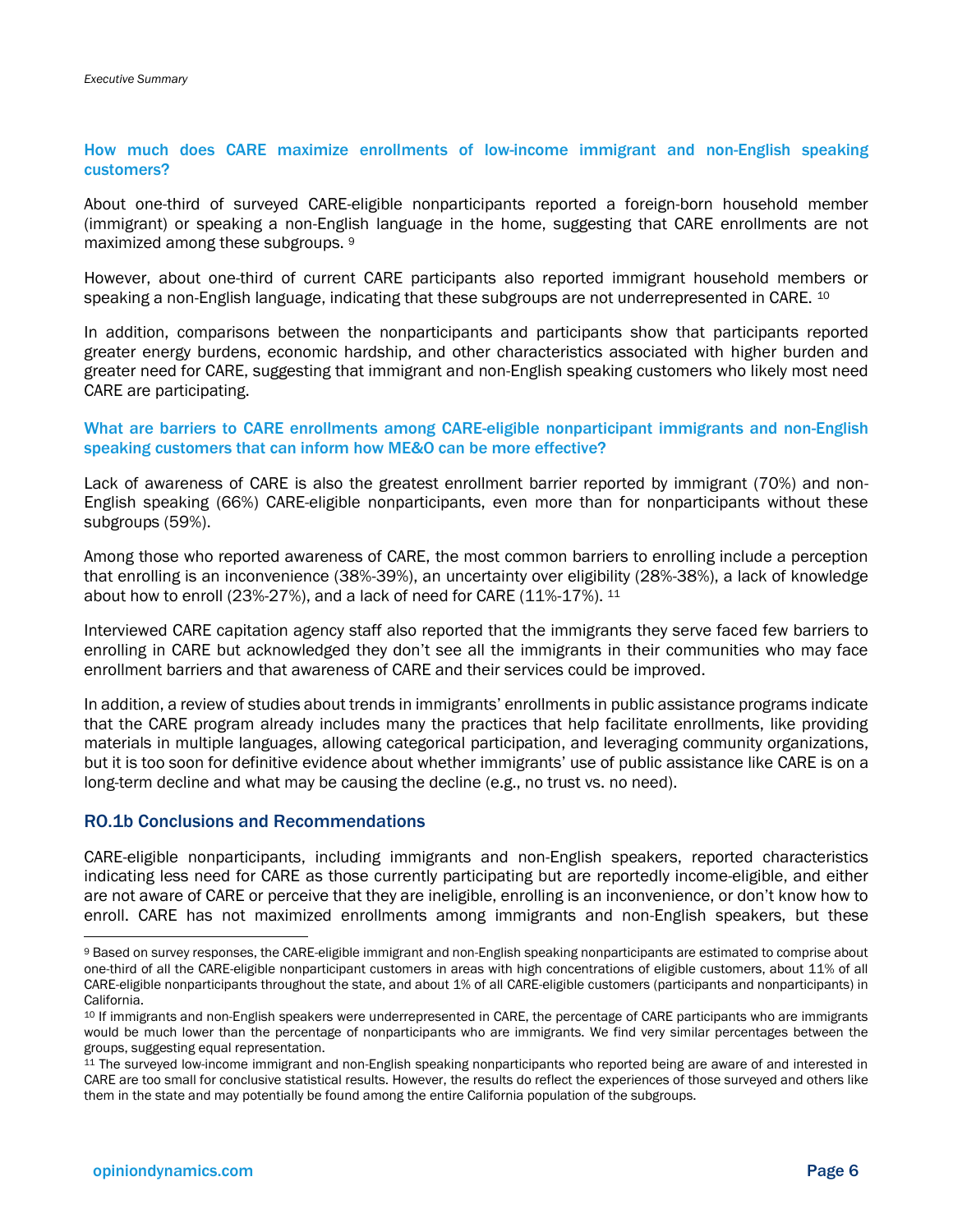subgroups also do not appear to be underrepresented in CARE, and those who appear to need CARE most are currently participating. CARE capitation agencies also reported success in enrolling immigrant and non-English speaking subgroups in CARE but acknowledged that lack of awareness of the agencies and of CARE is a barrier.

If IOUs' prioritize increasing the CARE penetration rate above 90% through enrolling more nonparticipants, the following recommendations should be considered:

- Recommendation 1b.1: Consider revising and/or broadening existing ME&O strategies designed to increase awareness of CARE by, for example, using ME&O channels that have been underutilized or not utilized previously (e.g., text messaging, social media, media advertisements, etc.), including non-English languages spoken among different subgroups of customers that are not currently included in ME&O (if any), and/or expanding into areas where CARE has not previously been advertised (e.g., less in areas with concentrations of those on public assistance or fixed income and more in areas high concentrations of service, agricultural, and other low-wage employment; more in cooler climate zones, in the Desert/Mountain regions, and in areas with high concentrations of multifamily residences).
- Recommendation 1b.2: Consider revising ME&O to more effectively address the CARE-aware nonparticipants' reasons for not applying, like their uncertainty about their eligibility, lack of knowledge of how to apply for enrollment, and perception that applying is an inconvenience or too much trouble.
- Recommendation 1b.3: Consider expanding coordination with CARE capitation and similar agencies that provide services primarily to immigrant and non-English-speaking customers in an effort maximize enrollments and/or prevent attrition among CARE-eligible members of these subgroups.

#### 1.3.3 RO.2: Examining ESA Program Health, Comfort, and Safety (HCS) Impacts

For the second research objective, we examined changes in HCS in the homes of recent ESA participants who received heating, cooling, and/or enclosure measures (targeted measures) using data from the customer survey, interviewed ESA contractor supervisors and lead installers, and the IOUs. See Chapter 5 for summary results and Appendix E in Volume 2 for detailed results.

What are ESA participants' perceptions of the non-energy HCS impacts of heating, cooling, and enclosure ESA measures and the conditions under which the measures provide more or less HCS impacts?

Surveyed ESA participants who received heating, cooling, and/or enclosure measure(s) reported improvements in the comfort of their home and, to lesser extent, in making their home a healthier and safer place to live.

■ HCS improvements included reducing uncomfortably hot and cold temperatures, drafts, pests, and mold/mildew/fungus/moisture.

The greatest HCS impacts were reported by participants who received a cooling or heating measure in combination with enclosure measures.

- The greatest HCS impacts from single measures were reported by participants who received central ACs and evaporative coolers, followed by enclosure measures, then furnaces and room/window ACs.
- ESA participants also rated their home's overall HCS as better (or higher) than nonparticipants' ratings of their homes' HCS.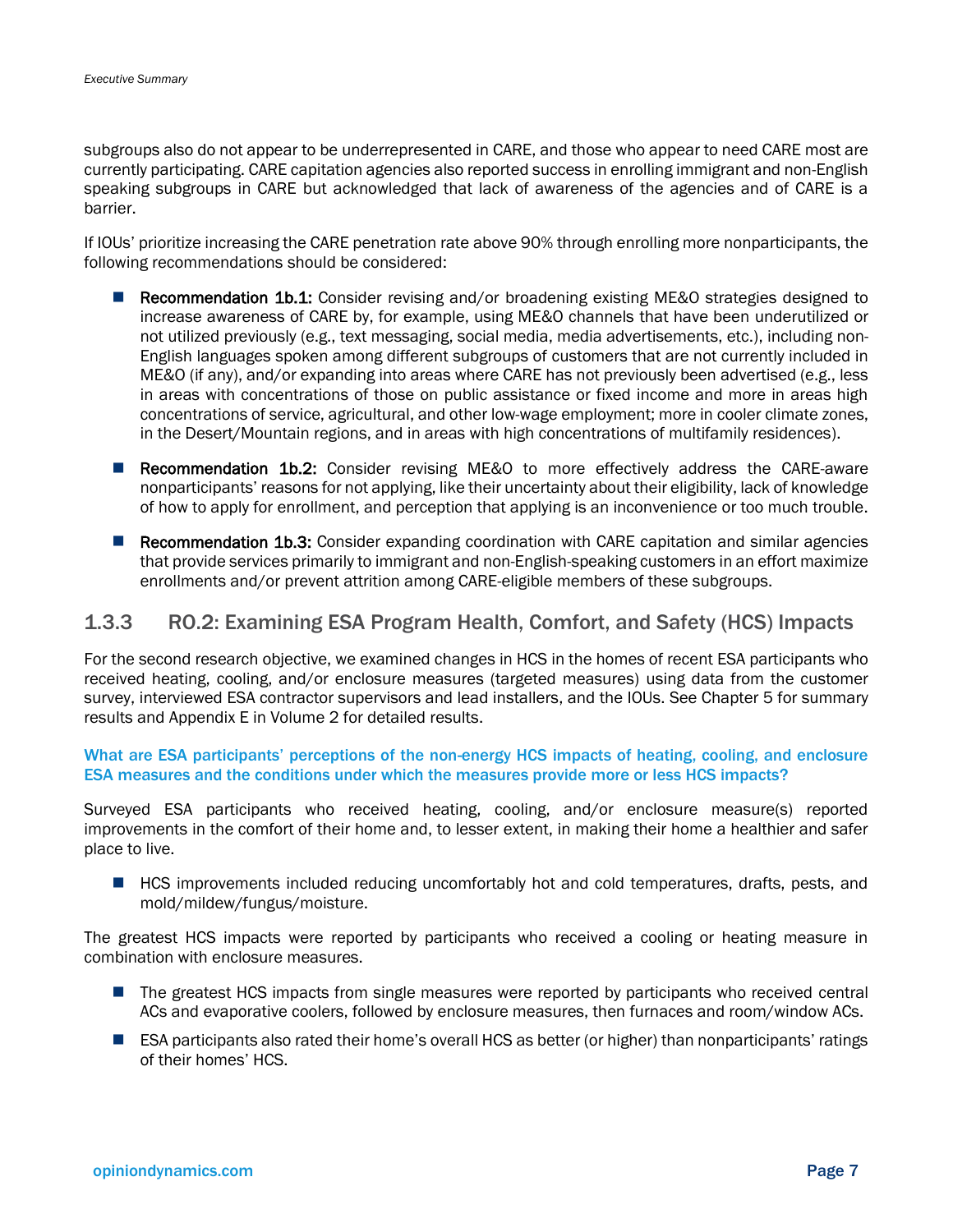Surveyed participants who recalled receiving HCS advice from their ESA contractors reported the greatest HCS improvements, suggesting the importance of the ESA energy education.

■ In addition, other conditions that reportedly lead to more or less HCS impacts varied across the HCS issues but include climate zone, housing type, household composition, and retirement status.

#### What are ESA contractors' perceptions of the non-energy HCS impacts of heating, cooling, and enclosure ESA measures and the conditions under which the measures provide more or less HCS impacts?

Interviewed ESA contractors' perceptions of HCS impacts were largely consistent with surveyed participants' perceptions.

■ They reported HCS improvements in many of the participants' homes they serviced with the targeted measures, mentioned that cooling measures likely had the greatest impacts, followed by enclosure measures, and then the heating measures, and conveyed that the comfort of participants' homes was often the most improved, followed by safety and health.

Interviewed ESA contractors reported HCS impacts are often greatest in homes with elderly, disabled, or very young household members, and can vary by measure type, climate zone, and housing characteristics.

The ESA contractors also mentioned that rental homes, particularly multifamily units, where landlords will not sign installation waivers and homes without heating or cooling equipment or that are otherwise infeasible to service are not very common but often need HCS improvements that they are unable to receive.

The contractors could not identify any measures that could be cost-effective substitutes of the targeted measures and still deliver similar HCS impacts.

#### RO.2 Conclusions and Recommendations

The ESA heating, cooling, and enclosure measures appear to be delivering HCS improvements in participants' homes. The greatest HCS impacts are perceived by participants who received a combination of measures, followed by central ACs and evaporative coolers, then by enclosure measures, then furnaces and, lastly, room/window ACs. The targeted measures deliver the greatest improvements for participants who recalled receiving the energy education as part of their participation and who have household members who tend to be home more often (retirees) and/or who tend to have the greatest need for HCS benefits, like the elderly, disabled, and young children. Challenges to making HCS improvements are greatest in rental units where landlords will not permit installation of equipment and in other infeasible homes.

- Recommendation 2.1: Continue offering all the ESA heating, cooling, and enclosure measures in eligible homes and consider changing measure eligibility if there are restrictions by climate zone, housing type, or other characteristics not related to equipment safety or cost effectiveness requirements to ensure that customers who would greatly benefit from the targeted measures, and potential HCS improvements, are eligible to receive them.
- **Recommendation 2.2:** Consider implementing ME&O that will provide a follow-up energy education to participants a few weeks after they receive heating, cooling, or enclosure measures to increase awareness and persistence of HCS and other benefits. Examples include a direct mailer, an email, an onsite check-up from the ESA contractor, and/or a dedicated website or toll-free number.
- Recommendation 2.3: Consider increasing coordination efforts with landlords of rental units, particularly but not exclusively in multifamily buildings, to address their concerns about installing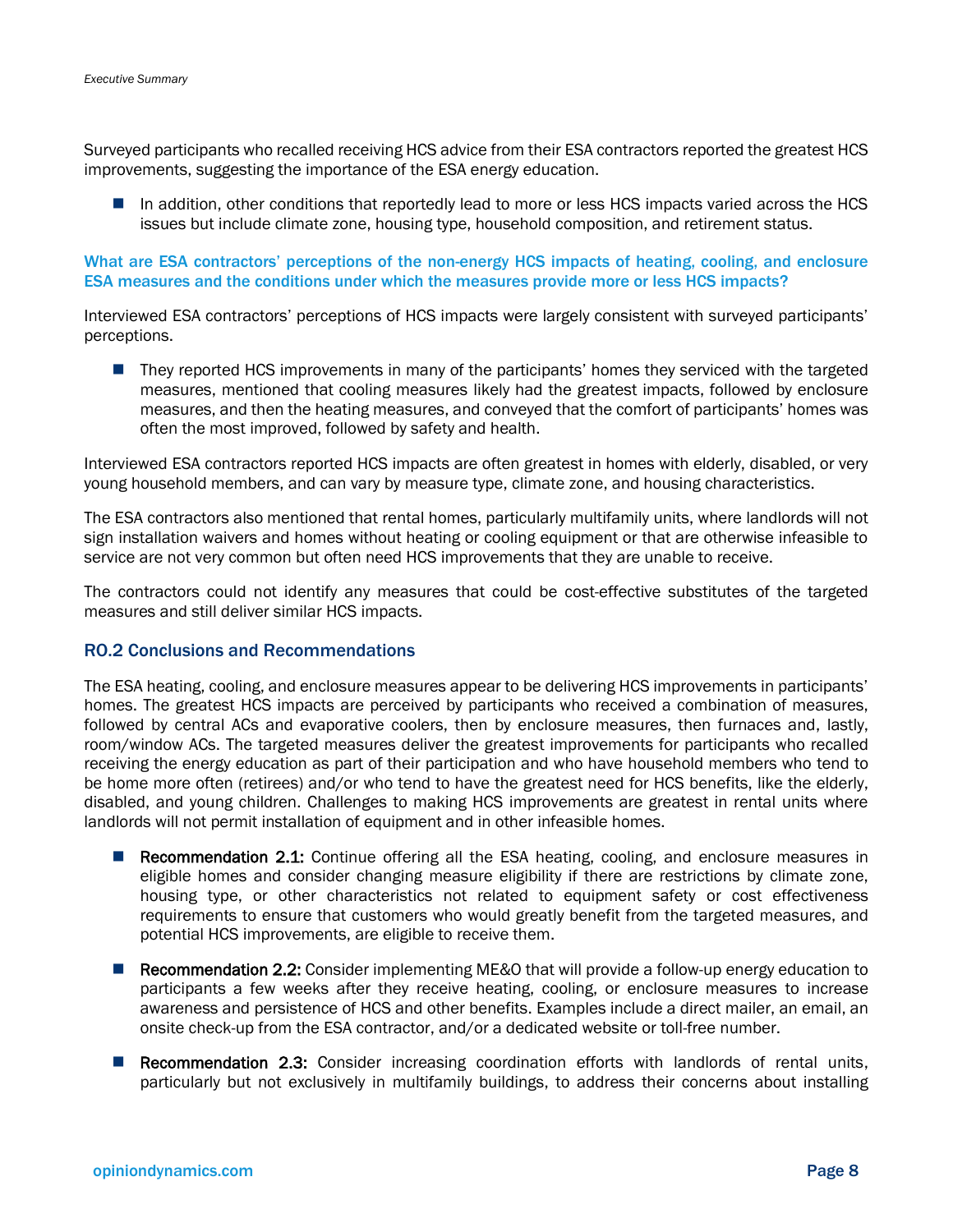equipment in their units. This could involve in-person consultations, ME&O addressing their concerns about split incentives and other issues related to upgrading equipment, and/or connecting nonparticipant landlords with participant landlords in their area.

#### 1.3.4 Research Objective 3: Assessing Alternative Fuels Customers' Hardships

For the third objective, we assessed the burdens and unique hardships of low-income PG&E, SCE, and SDG&E alt-fuels customers, in comparison to non-alt-fuels customers, using data from the customer survey and IOUs. <sup>12</sup> See Chapter 6 for summary results and Appendix F in Volume 2 for detailed results.

What are the energy burdens, unique hardships, and key characteristics of alt-fuel customers compared to non-alt-fuels customers and how do alt-fuel customers' energy burdens and hardships vary by key characteristics and drivers?

Energy burden is higher for surveyed alt-fuels customers (8.7%) than for non-alt-fuels customers (5.5%) when it accounts for alt-fuels customers' self-reported annual alt-fuels costs.

Alt-fuels customers appear uniquely burdened by the costs of alt-fuels because their energy burden that accounts for only electricity costs (5.1%) is slightly lower than that of non-alt-fuels customers (5.5%).

Alt-fuels customers also reported greater economic and health hardships and other associated characteristics than non-alt-fuels customers.

#### How do alt-fuel customers' energy burdens and hardships vary by key characteristics and drivers?

The primary, unique drivers of alt-fuels customers' higher burden and hardships are living in the Central Valley region (vs. other regions), lower education, renting (vs. owning), and/or living in a manufactured/mobile home (vs. other housing types).

■ Other drivers of burden and hardship, like being on fixed-income or public assistance, are similar between alt-fuels and non-alt-fuels customers.

In addition, the type of alt-fuel also has an impact:

■ propane using alt-fuel customers reported greater burden and hardships than wood/pellets users and appear to be uniquely burdened by not having access to natural gas or electricity-using equipment since most reported this as the reason for why they use propane.

#### To what extent do CARE and ESA programs mitigate alt-fuel customers' energy burden and hardships?

Available evidence suggests that, among surveyed alt-fuels customers, those who have the greatest burdens and hardships have been participating in CARE, ESA, and/or IOUs' other energy assistance or efficiency programs compared to those with lower burden and hardships.

<sup>12</sup> Due to the sample design for this study, the surveyed low-income alt-fuels customers may not be representative of all such customers in the state and the sample sizes for the surveyed alt-fuels subgroups of CARE and ESA participants are too small for conclusive statistical results. However, the results do reflect the experiences of those surveyed and others like them in the state and may potentially be found among the entire California population of the groups.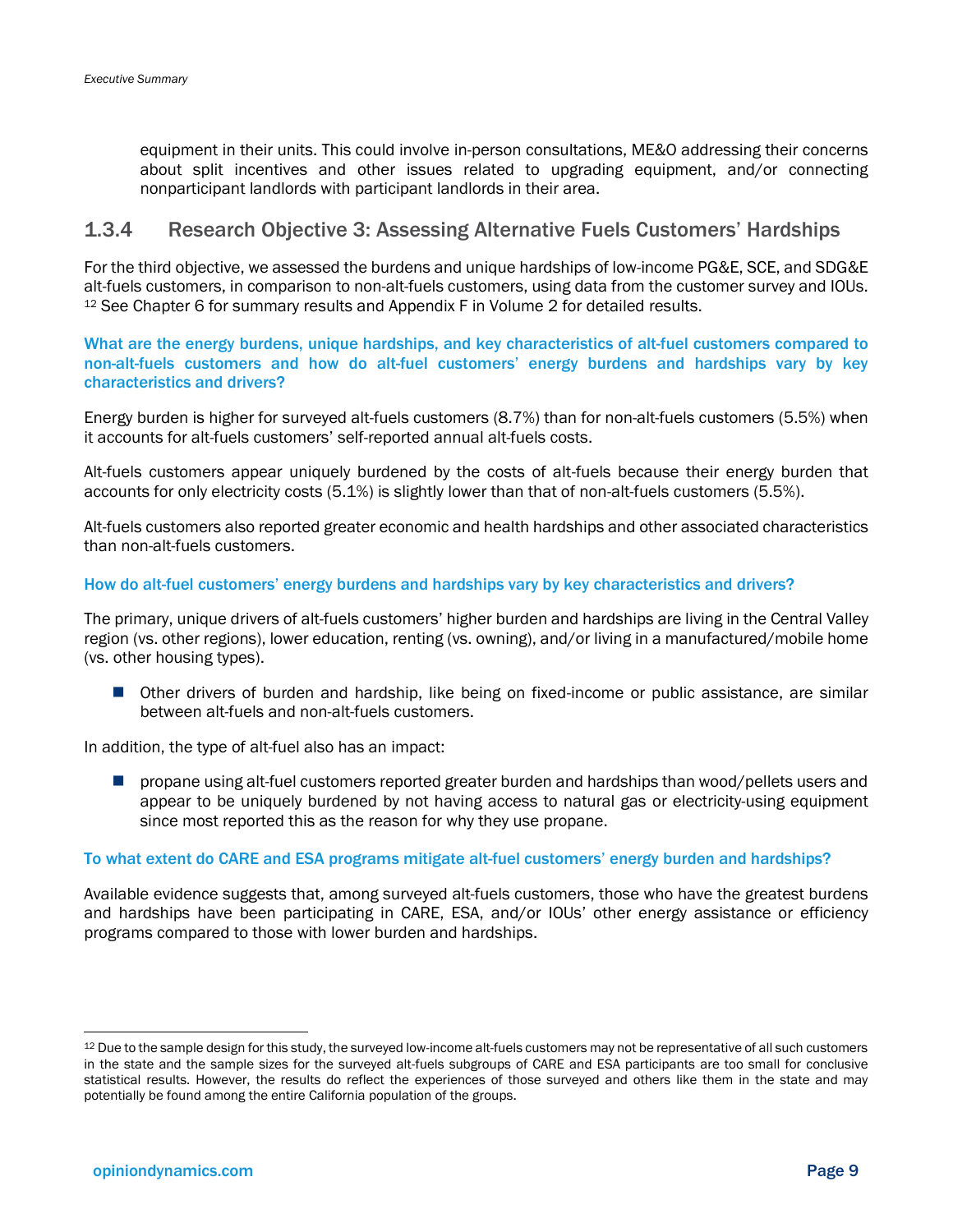In addition, trends in CARE and ESA program impacts among alt-fuels participants are similar to those for nonalt-fuels participants, suggesting that both groups receive benefits from participation.

■ The benefits of CARE and ESA participation are slightly less than for non-alt-fuels customers because alt-fuels ESA participants' equipment that use alt-fuels is not eligible for ESA upgrades and alt-fuels CARE participants do not receive discounts on the costs of alt-fuels.

#### RO.3 Conclusions and Recommendations

The following conclusions and recommendations apply to the surveyed alt-fuels customers and others in California who are similar to those surveyed.

The surveyed alt-fuels customers have greater energy burden and other hardships than the surveyed non-altfuels customers, in part due to the higher costs of alt-fuels and lack of availability or uptake of less expensive options like natural gas service or possibly electricity-using equipment. Surveyed alt-fuels customers who reported the greatest need for CARE and ESA appear to be participating or have participated in the programs and the programs' benefits seem slightly less for alt-fuels than non-alt-fuels participants because alt-fuels are not discounted by CARE and alt-fuels-using equipment is ineligible for ESA upgrades.

- Recommendation 3.1: Consider providing unique ME&O to alt-fuels customers, particularly propane users, to inform them of options to switch to natural gas, electricity-using equipment, or other possible alternatives to help reduce their reliance on alt-fuels. This could be done through the CARE and ESA programs and through targeting ME&O in areas in California with high concentrations of alt-fuels customers (available via the American Community Survey).
- Recommendation 3.2: Continue monitoring alt-fuels customers' characteristics via ongoing research efforts, such as the Residential Appliance Saturation Study and other planned IOU and CPUC studies that provide opportunities to include alt-fuels customers, as well as monitoring their program participation in ESA and, to the extent possible, in CARE for whether there is differential participation based on alt-fuel usage.

#### 1.3.5 RO.4: Assessing Low Service Reliability Customers' Hardships

For the fourth and final objective, we assessed the burdens and unique hardships of low-income PG&E, SCE, and SDG&E customers who live low electrical service reliability areas in California, in comparison to those who live in higher service reliability areas, using data from the customer survey and IOUs. 13 See Chapter 7 for summary results and Appendix G in Volume 2 for detailed results.

What are the energy burdens, unique hardships, and key characteristics of low service reliability customers compared to high service reliability customers?

Energy burden is higher for surveyed low service reliability customers (6.6%) than for high service reliability customers (5.3%).

<sup>&</sup>lt;sup>13</sup> Due to the sample design for this study, the surveyed low-income customers who live in low service reliability areas may not be representative of all such customers in the state and the sample sizes for the surveyed low service reliability subgroups of CARE and ESA participants are too small for conclusive statistical results. However, the results do reflect the experiences of those surveyed and others like them in the state and may potentially be found among the entire California population of the groups.